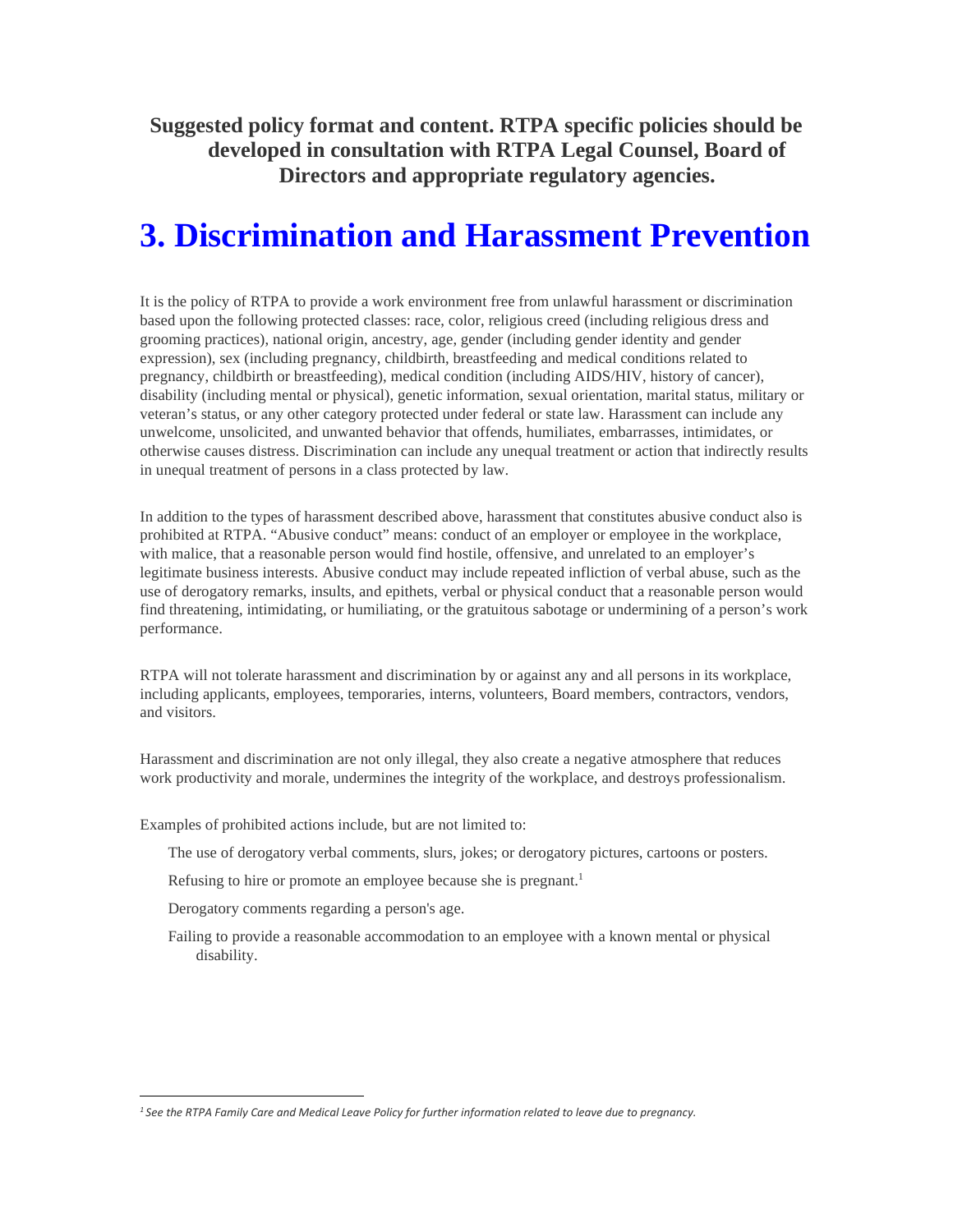## **Applicability**

This policy applies to all applicants for employment, employees, temporaries, interns, officers, Board members, contractors, vendors, and visitors to RTPA. All of these individuals are required to adhere to a standard of conduct that is respectful to all persons within the RTPA work environment.

### **Responsibilities**

Every supervisor at RTPA is required to support the principles of equal opportunity stated in this policy. It is their responsibility to ensure that these principles are fully enforced and that every employee is provided a discrimination- and harassment-free work environment.

Supervisors will be held accountable for ensuring that equal opportunity practices are adhered to in their department. Any supervisor of employees who observes or knows of a harassing situation, whether or not it occurred in his/her department and/or division, who fails to take corrective action, may be disciplined. Court decisions indicate that supervisors may be held personally liable for failure to take action on equal opportunity violations of which they were or should have been aware.

The Director of Finance and Administrative Services is responsible for ensuring that this policy and the complaint procedures it contains are disseminated and implemented. This policy is referred to in the RTPA Employee Handbook and is available on the RTPA Intranet website. All employees, temporaries, and interns will be informed of this policy and are responsible for reviewing it.

### **Complaint Procedures**

RTPA is committed to investigating and resolving any complaints of harassment or discrimination, including sexual harassment.<sup>2</sup> Disciplinary action, up to and including termination, will be taken against employees for improper behavior. This non-discrimination policy applies to decisions affecting all aspects of employment, including, but not limited to, recruitment, selection, placement, assignment, training, transfer, promotion, evaluation, discipline, termination, compensation, and benefits.

Any employee who feels that this policy is being violated must inform a supervisor, the Director of Finance and Administrative Services or the Executive Director.

Supervisors are responsible for verbally notifying the Director of Finance and Administrative Services immediately upon receipt of an allegation. The supervisor shall submit a written incident report to the Director of Finance and Administrative Services on all harassment and/or discrimination complaints within five days after reporting a complaint.

Once a complaint is made known to the Director of Finance and Administrative Services, he/she shall investigate, conciliate, resolve, and/or make appropriate recommendations to the Executive Director and the appropriate supervisor in order to ensure the situation is remedied. The Director of Finance and Administrative Services shall follow up with the Department and/or Division Director on the progress of the investigation and proposed resolution within two weeks. A written report of the investigation will be prepared and coordinated with the Executive Director and RTPA legal counsel.

*<sup>2</sup> See the RTPA Sexual Harassment Policy for policies and procedures specifically related to sexual harassment.*